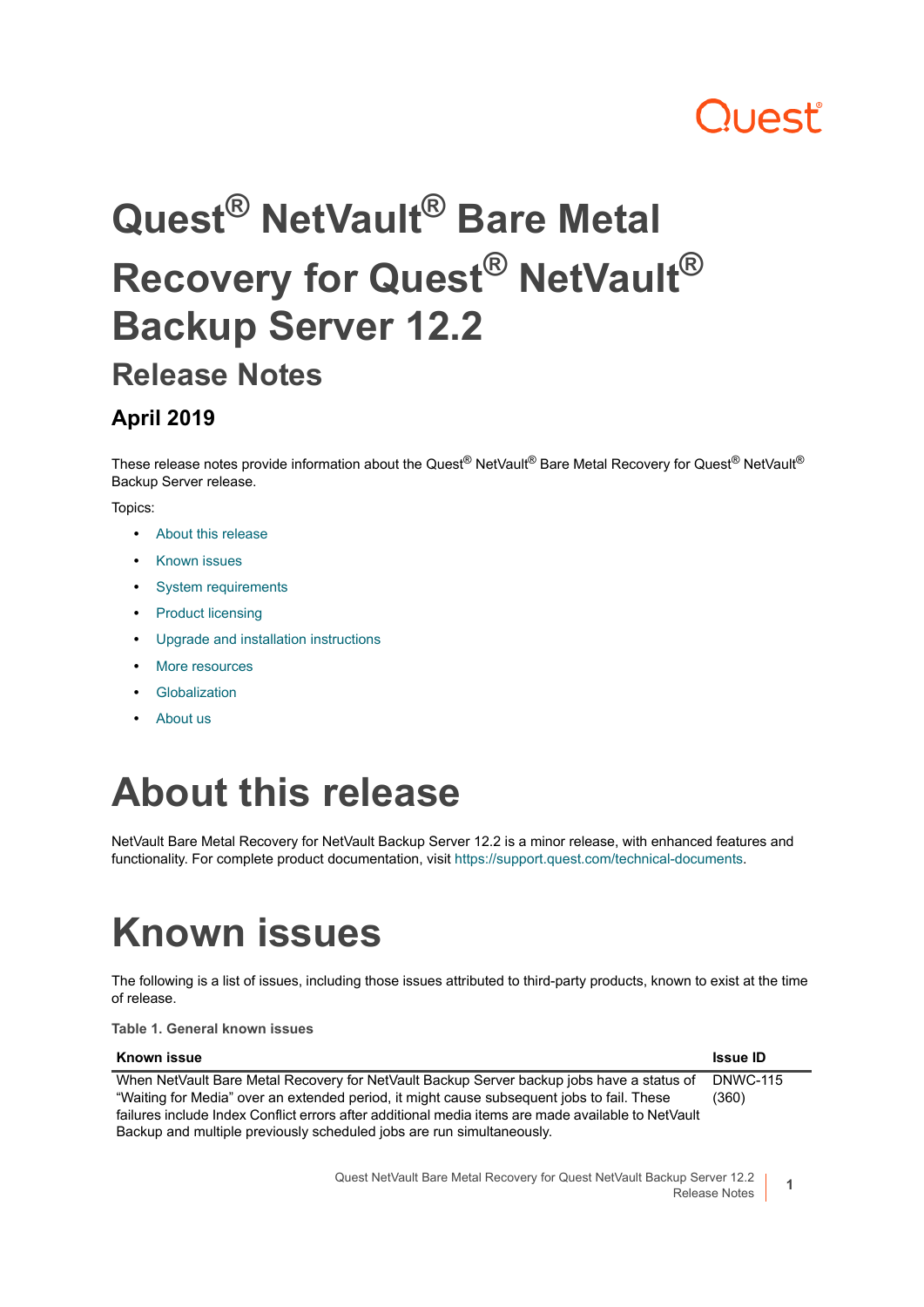# <span id="page-1-0"></span>**System requirements**

Before installing NetVault Bare Metal Recovery for NetVault Backup Server 12.2, ensure that your system meets the requirements outlined in the *Quest NetVault Backup Compatibility Guide* available at [https://support.quest.com/technical-documents.](https://support.quest.com/technical-documents)

#### **Upgrade and compatibility**

- **•** NetVault Bare Metal Recovery for NetVault Backup Server is available as a separate download and is a specially-packaged version of NetVault Bare Metal Recovery that provides offline, bare metal protection for NetVault Backup Servers running on x86/x86-64-based operating systems that use locally-attached tapebased devices. The Bare Metal Recovery image of the NetVault Backup Server is taken by a LiveCD that is preloaded with a NetVault Backup Server, the NetVault Bare Metal Recovery Plug-in *Server*, and the drdaemon process. The Bare Metal Recovery image can then be transferred to a direct-attached tapebased library or standalone tape drive for recovery in case disaster recovery is required.
- **•** The preloaded NetVault Backup Server uses NetVault Backup 11.4.5. However, this preloaded version of the NetVault Backup Server can protect and recover NetVault Backup Servers and Heterogeneous Clients running NetVault Backup 8.2.2 and later.

### <span id="page-1-1"></span>**Product licensing**

To obtain the license key for your NetVault Backup Server environment, determine the NetVault Machine ID of your main NetVault Backup Server. Also identify the machine IDs of any clients running application plug-ins, such as Oracle, MySQL, PostgreSQL, SQL Server, and Exchange.

You can use the NetVault Configuration Wizard to install the product license keys. Alternatively, you can install the license keys from the Manage Clients page.

- **•** [Obtaining a machine ID](#page-1-2)
- **•** [Installing a license key using the configuration wizard](#page-2-2)
- **•** [Installing a license key from the Manage Clients page](#page-2-3)

#### <span id="page-1-2"></span>**Obtaining a machine ID**

- 1 Start the NetVault Backup WebUI.
- 2 In the Navigation pane, click **Manage Clients**.
- 3 In the **NetVault Backup Clients** list, select the applicable machine, and click **Manage**.
- 4 On the **View Client** page, note the machine ID exactly as it is displayed in the **Client Summary** table.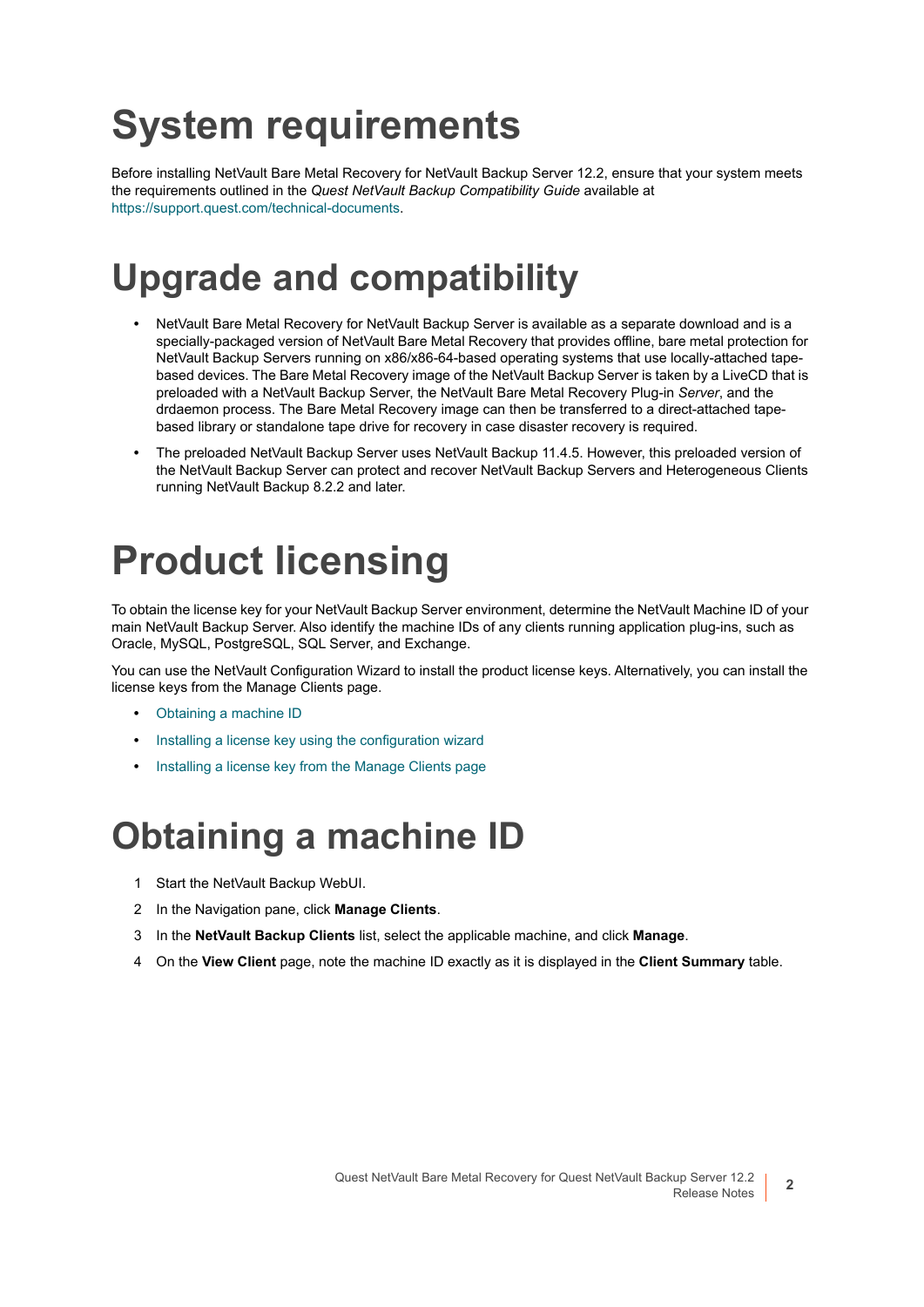#### <span id="page-2-2"></span>**Installing a license key using the configuration wizard**

- 1 In the Navigation pane, click **Guided Configuration**.
- 2 On the **NetVault Configuration Wizard** page, click **Install Licenses**.
- 3 In the **NetVault Backup Clients** list, select the applicable machine, and click **Next**.
- 4 In the **Enter the license key string** box, type or copy and paste the license key, and click **Apply**. After the key is applied successfully, a message is displayed.

### <span id="page-2-3"></span>**Installing a license key from the Manage Clients page**

- 1 In the Navigation pane, click **Manage Clients**.
- 2 In the **NetVault Backup Clients** list, select the applicable machine, and click **Manage**.
- 3 On the **View Client** page, click **Install License**.
- 4 In the **Install License** dialog box, type or copy and paste the license key, and click **Apply**. After the key is applied successfully, a message is displayed.
- 5 To dismiss the dialog box, click **Close**.

### <span id="page-2-0"></span>**Upgrade and installation instructions**

For upgrade and installation instructions, see the *Quest NetVault Bare Metal Recovery for Quest NetVault Backup Server User's Guide*.

#### <span id="page-2-1"></span>**More resources**

Additional information is available from the following:

- **•** [Online product documentation](https://support.quest.com/technical-documents/)
- **•** [NetVault community](https://www.quest.com/community/products/netvault/)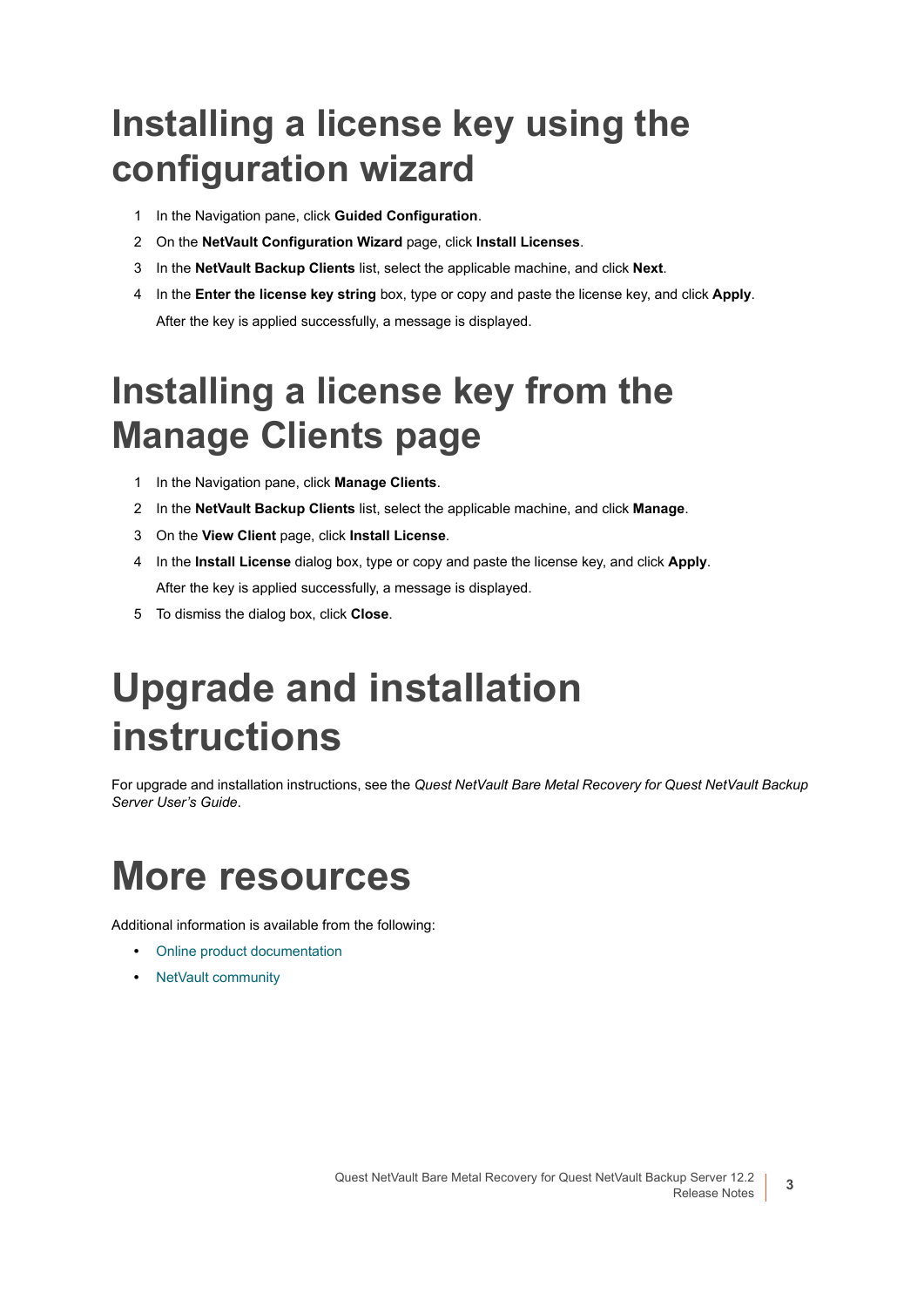# <span id="page-3-0"></span>**Globalization**

This section contains information about installing and operating this product in non-English configurations, such as those needed by customers outside of North America. This section does not replace the materials about supported platforms and configurations found elsewhere in the product documentation.

This release supports any single-byte or multi-byte character set. It supports simultaneous operation with multilingual data. This release is targeted to support operations in the following regions: North America, Western Europe and Latin America, Central and Eastern Europe, Far-East Asia, Japan.

The release is localized to the following languages: Chinese (Simplified), French, German, Japanese, Korean.

#### <span id="page-3-1"></span>**About us**

Quest provides software solutions for the rapidly-changing world of enterprise IT. We help simplify the challenges caused by data explosion, cloud expansion, hybrid datacenters, security threats, and regulatory requirements. We are a global provider to 130,000 companies across 100 countries, including 95% of the Fortune 500 and 90% of the Global 1000. Since 1987, we have built a portfolio of solutions that now includes database management, data protection, identity and access management, Microsoft platform management, and unified endpoint management. With Quest, organizations spend less time on IT administration and more time on business innovation. For more information, visit [www.quest.com](https://www.quest.com/company/contact-us.aspx).

#### **Technical support resources**

Technical support is available to Quest customers with a valid maintenance contract and customers who have trial versions. You can access the Quest Support Portal at [https://support.quest.com.](https://support.quest.com)

The Support Portal provides self-help tools you can use to solve problems quickly and independently, 24 hours a day, 365 days a year. The Support Portal enables you to:

- **•** Submit and manage a Service Request.
- **•** View Knowledge Base articles.
- **•** Sign up for product notifications.
- **•** Download software and technical documentation.
- **•** View how-to-videos.
- **•** Engage in community discussions.
- **•** Chat with support engineers online.
- **•** View services to assist you with your product.